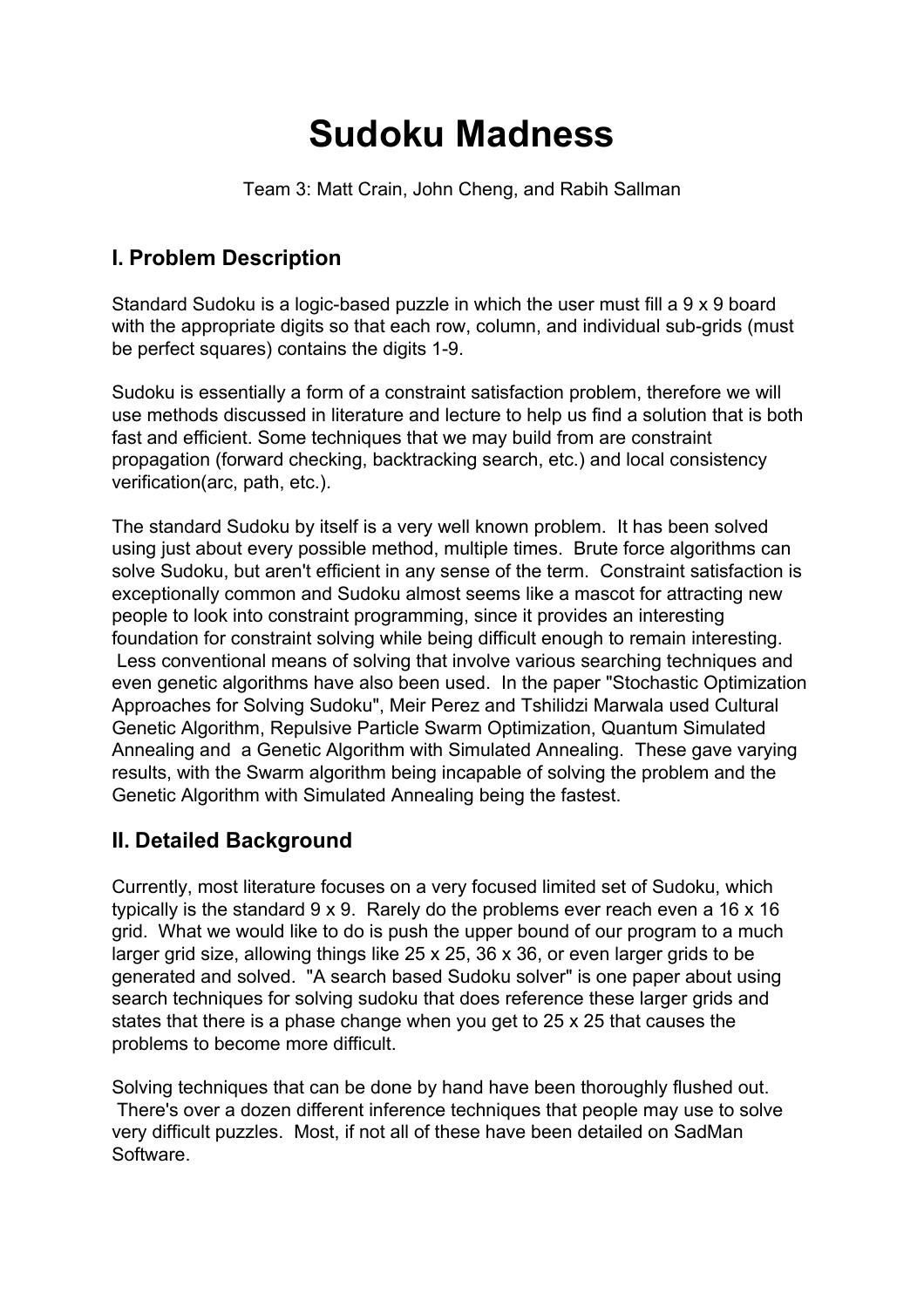There's also one thing we haven't noticed much in any of the literature and that's the benefits that multi-threading can provide. In something like a backtracking search it would be very easy to see a thread being spawned for each branch of a backtrack so each branch would be evaluated in parallel. This could be very helpful with larger versions of the problem.

#### **Solving**

Solving a Sudoku is quite easy in principle, but very difficult to do with efficiency. The solving algorithm heavily utilizes the constraint network to find solution values for cells and search for solutions if need be. The basis of the algorithm is constraint propagation, so once one value is assigned to a cell that value is removed from the domain of any cells that are constrained by the cell that was assigned. Finding cells to assign values to is done by a simple search through all the cells. The search looks for cells that are most heavily constrained, therefor having a small number of minimum remaining possible values to be assigned to them. The best case is when a search returns cells that only have one possible value, because that is the solution value for that cell. If the search returns cells that have more than one possible value, then a completely different search is performed; a recursive backtracking search.

The backtracking search is effective, being able to solve any Sudoku given infinite time, but slow, so a lot of effort is spent minimizing the amount of backtracking that is performed. Using cells with the minimum remaining values is very important. Typically the minimum is two if a backtracking search is required. It is very important to perform the search on these values that only have two possible values instead of searching on other random cells. The odds on being correct on the first guess are 50%, instead of around 20% if you were to pick randomly. The cells with the minimum remaining value are ordered in a way to try and maximize correctness on the first guess. Each value in the domain is weight based on how many times it has been used already in the Sudoku, the more it has been used the higher the weight. Using these weights the possible cells are sorted in a fashion that places the highest weighted values to be picked first. The highest weighted possible value is assigned to the cell and the search continues. This heuristic is used because the more a specific value is used the lower the total number of remaining cells it can occupy. Typically if a cell contains one of the last possible locations for that value there's a higher probability of being correct if we chose it. If a branch is encountered where there are one or more cells that can't be legally given a value from their domain then the branch is deemed a fairly and the algorithm backtracks to the last branching point.

The main issue with the backtracking search is how many different branching possibilities there are. A fair amount of effort is spent trying to minimize these branches with inference techniques that go beyond what the general constraints of Sudoku allow. Really they can be found within the constraints, however then can't be easily propagated throughout the grid when an assignment is made. One example would be if a subgrid (one of the nine 3x3 squares within a standard Sudoku) requires that a specific value, we'll use '7', must be located within a column of that subgrid. Since the 7 for that sub grid must be within the cells that make up the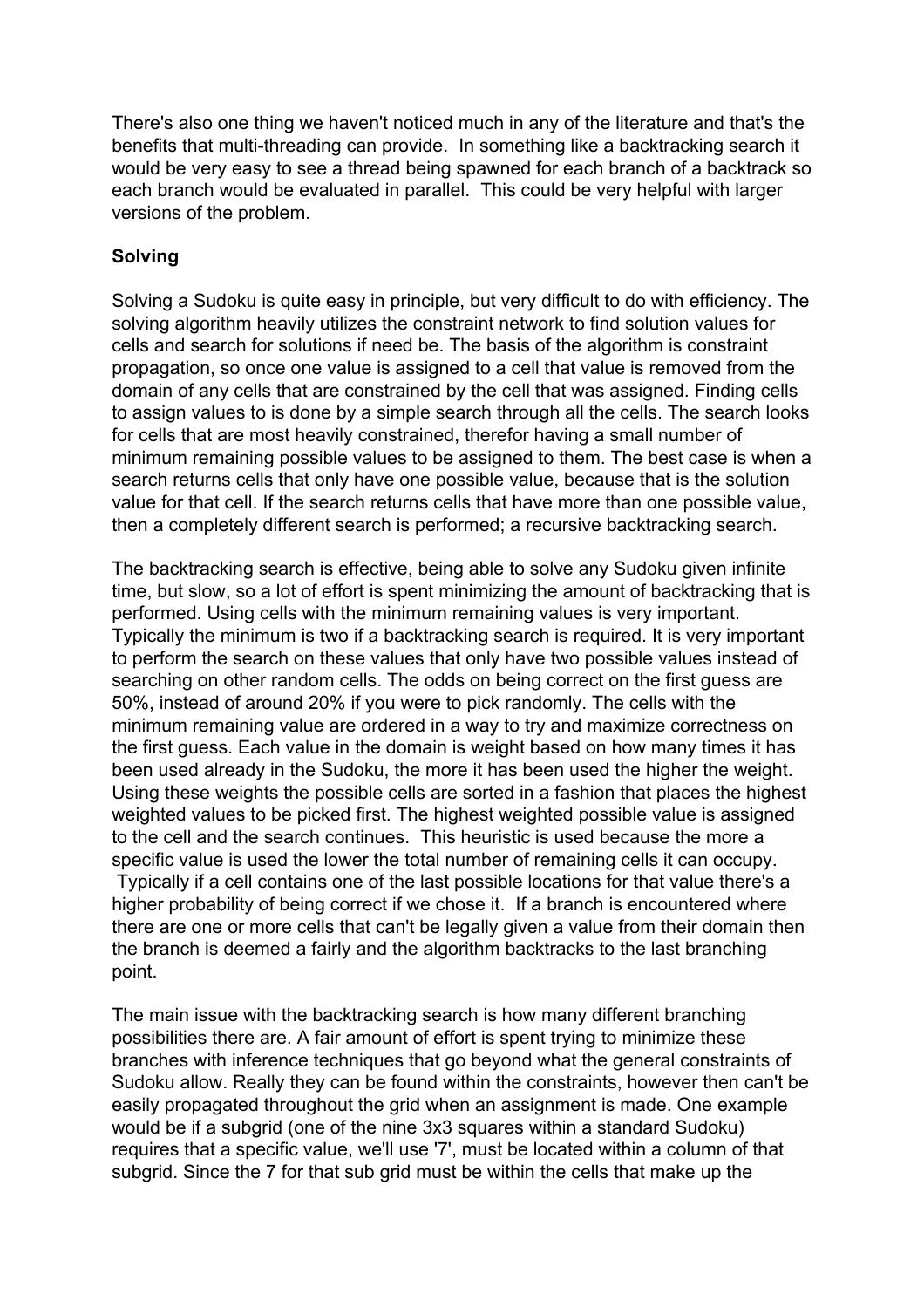column, then all the cells in the rest of that column for the entire puzzle cannot contain the number 7 in their domain. This can eliminate up to 6 possible branching positions that the constraints typically do not show.

Arc consistency is a way that allows a fair amount of the information that's deduced through the inference techniques to be flushed out in a more simplified manner and in one centralized process. Most efficient arc consistency techniques are complicated and difficult to implement properly. van Dongen's AC-3d algorithm is efficient, but quite complex. Our chosen algorithm is the AC-3 algorithm which is easy to understand and almost efficient enough to justify using it. This algorithm works great on 9x9, but slows down when the size of the puzzle is increased.

Multithreading was attempted, but had to be cut. It was taking too much time to ensure that everything was properly working. Debugging is very difficult and it was also hard to find out accurately how much effort went into solving a puzzle (e.g. the number of branches explored). Given more time this could accelerate solving in a manner proportional to the number of CPUs available. If you had 16 CPUs you could explore 16 branches simultaneously and asynchronously, because branches aren't dependent on the results of other branches.

#### **Generating**

Generating Sudoku puzzles is a task that is completed with three steps. First step is to generate a complete puzzle. Second step is to generate a random permutation from this completed puzzle. Lastly, we remove hints from the puzzle in order to generate a puzzle that is playable.

Generating a complete puzzle is trivial. It can be done manually by inserting ordered rows which are shifted one after another. For example, in a 9x9 Sudoku grid, first row is defined as 1,2,3,4,5,6,7,8,9. The second row is shifted over: 2,3,4,5,6,7,8,9,1,etc... Another way is to allow a Sudoku solver, "solve" a blank puzzle. At the end it will come up with some sort of valid configuration of cell values, depending on the algorithm used.

Once the solved puzzle is generated, permutations are applied to "shuffle" the puzzle to create different possible combinations while still maintaining the integrity of the game. Permutations such as reflecting horizontally, vertically, diagonally keep the puzzle valid. Other techniques such as value swapping and row swapping are also valid moves. You can view these in "Enumerating possible Sudoku grids"

Lastly, removing hints from the grid can be done either randomly or methodically. Most Sudoku games written in Javascript for a web browser, or cell phones use random cell removal and the difficulty levels are determined by how many cells are removed. For example, "easy" can be considered removing 47 cells, "medium" 54, and "hard" 59. However, a different method can be used by examining the fact that each row, column, or subgrid has to add up to  $1 + 2 + 3 + ... + N$  where N is the size of the puzzle. Using this property, we can find out how difficult a puzzle is by seeing how many different sums are possible to complete each row, column, or subgrid.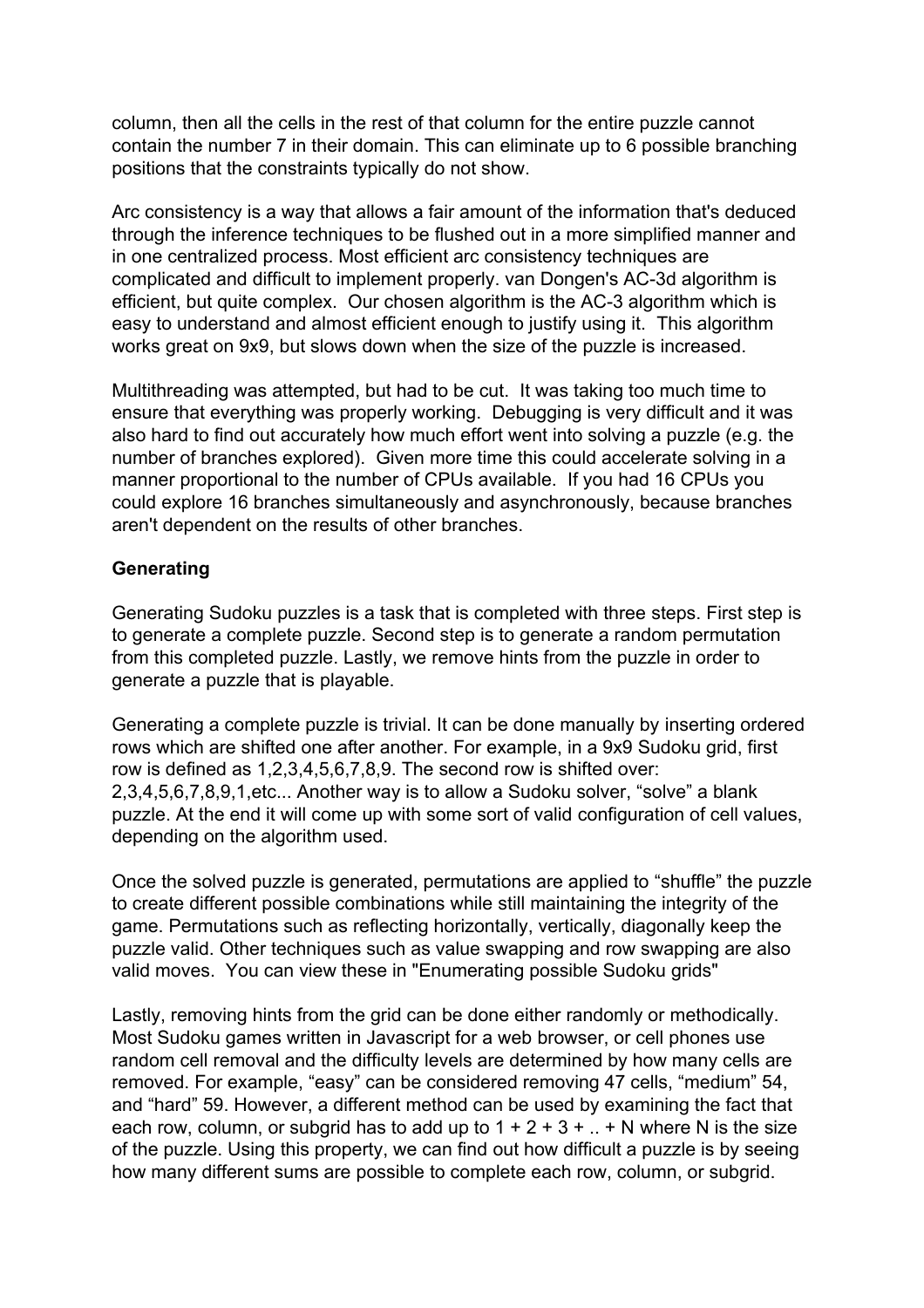Additionally, hints should be removed symmetrically. For example, if a hint is removed in (0, 0) on a 9x9 grid, position (8,8) should also be removed. This creates a puzzle that looks more balanced to a player and also reduces the chances of generating invalid puzzles by evenly distributing the hints. An easy way to visualize this is to imagine 40 hints being removed from a puzzle, and 3 adjacent subgrids are completely removed. The puzzle is not balanced and multiple solutions can be easily discovered.

The problem with removing hints from a completed puzzle is the introduction of possible invalid puzzles, where the puzzles have multiple solutions. This problem is solved by finding out whether or not a puzzle is unique, if it is not, generate a new puzzle. To check if a given puzzle is unique, for every blank cell, every possible value is assigned systematically and then checked to see how many solutions can be found this way.

The following table displays the amount of time needed to find a solution vs. the amount of blanks in the current puzzle. Each point on the line is the average from 100 trials at each number of blanks. A total of 7,000 samples were taken. The front part of the graph is left out because the time is very predictable. Any larger number of blanks than is shown produces Sudoku that have thousands of possible solutions making them trivial to solve.



# of Blanks vs. Time to Solve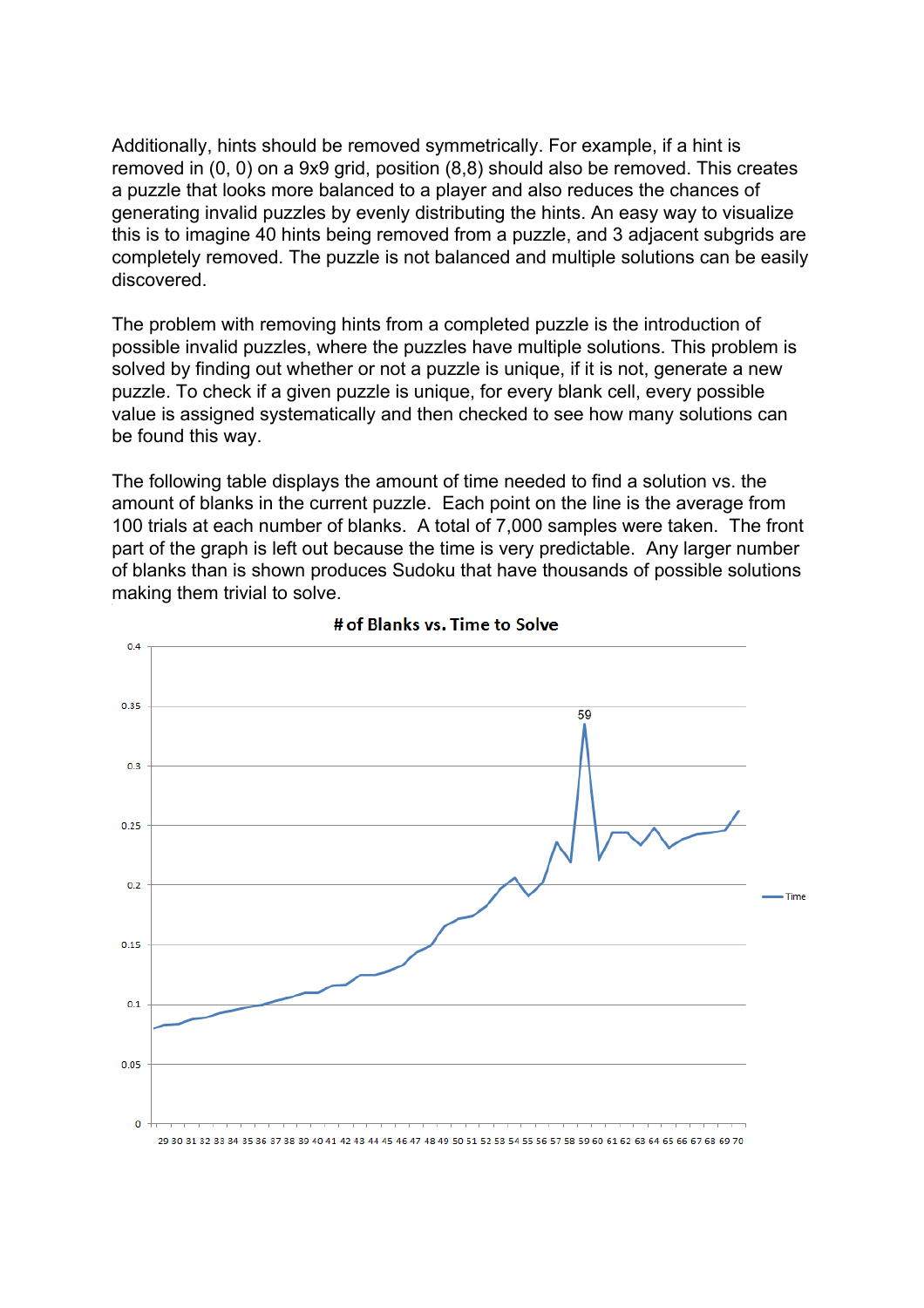# **III. Tools**

We used the Java programming language as well as the Eclipse IDE for Java Development to complete the coding aspect of our project. We are using Google Code to host our project and enable more efficient code coordination through its version control client. All the code was created by our team and there is no previously made code in our project. The GUI was created by our team as well using the Swing toolkit for Java. We are only using third party tools to test and evaluate our program. For example, we are using Google Documents to host a spreadsheet that features our test results such as test case success and speed. Finally, we are currently using two third-party Sudoku programs to compare our own program with. One such program, *SuDoku Solver*, allows us to input a text case and in return will output the time it takes for the quickest solution to be found. The second program, *The Ultimately Fast Sudoku Solver*, is a browser based solver that also returns the time it takes for the solution to be found, however, the input must be done by hand.

## **IV. Data**

We can generate our own set of numbers/solutions for every game that is going to be played. The difficulty of each test can be decided by the user and is handled by our generating algorithms discussed in the previous sections. We are also using previously generated puzzles (varying in difficulty) from *WebSudoku.com* and converting them into text files so they can be used by our program for solving/testing and any third-party programs that we may use for evaluation.

## **V. Input/Output**

Sudoku Madness can input a previously generated puzzle (text file) and can also handle input directly through the GUI to create a Sudoku or solve an existing Sudoku. The text file contains the numbers 1through N with a "0" or "\_" indicating a blank space on the Sudoku grid. The program is set to output the solution of the current Sudoku puzzle, the time for the solution to be found, and the depth of the solution.

## **VI. Summary and Evaluation**

Sudoku Madness is complete with a GUI, puzzle generator, solving generator, and a test suite. The program can generate a Sudoku puzzle from user input through the GUI or by importing an already existing Sudoku puzzle. The program can also generate a Sudoku puzzle based on the the generating algorithms discussed in the previous sections, and can solve the current Sudoku based on the solving algorithms discussed in previous sections. Most importantly, the program is capable of solving any difficulty of Sudoku puzzles instantaneously.

The following table displays the solving speed of Sudoku Madness compared with *SuDoku Solver* and *The Ultimately Fast Sudoku Solver* aka *Ultimate Solver.* The xaxis is based on the 4 difficulty levels of Sudoku puzzles - Easy, Medium, Hard, and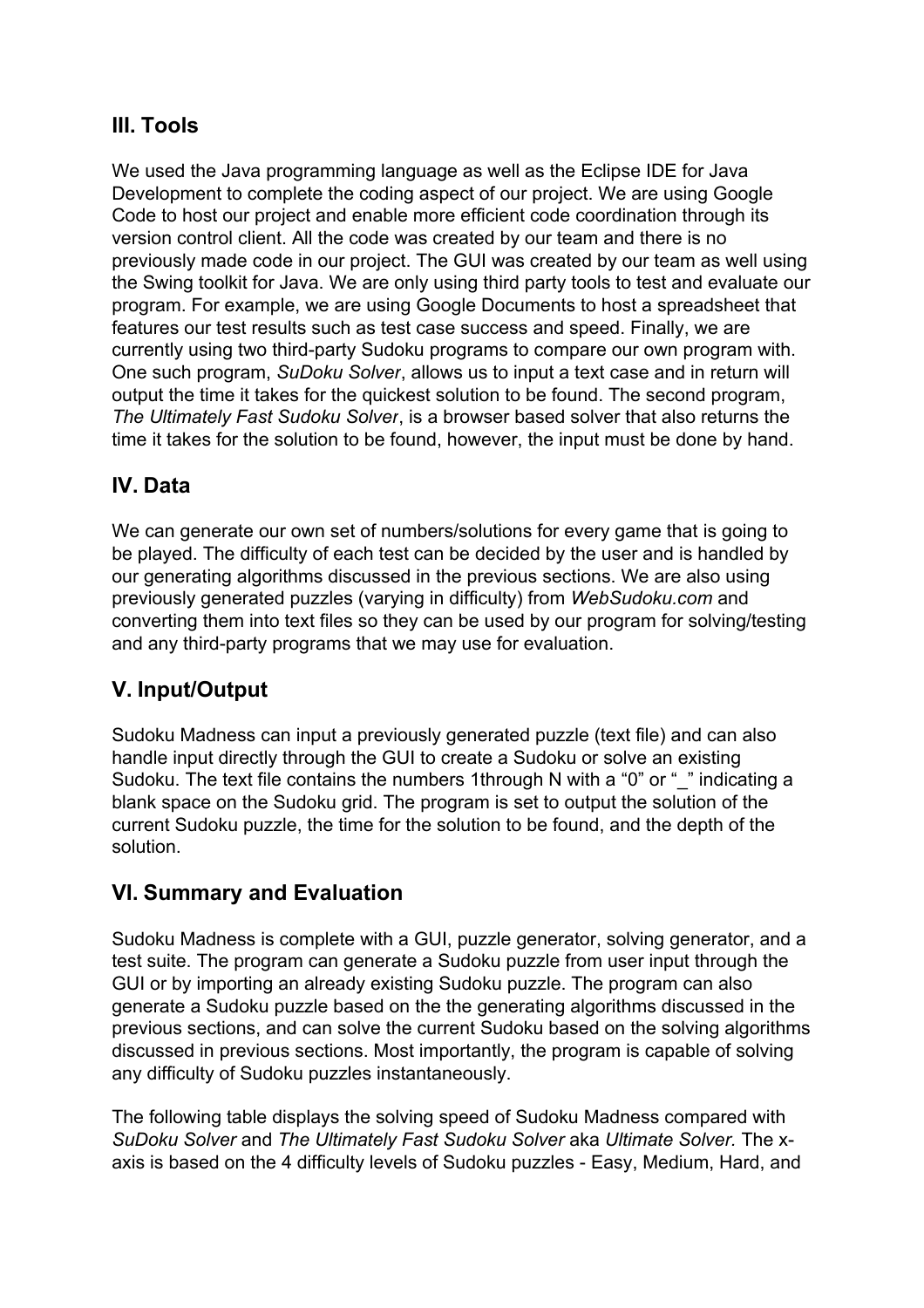Evil. The data points represent the average solving time needed for each difficulty level (Easy: 15 tests, Medium: 15 tests, Hard: 20 tests, and Evil: 30 tests)



**Speed Comparison** 

Our program performs extremely well for each level of difficulty, even solving easy Sudoku puzzles faster than *SuDoku Solver*. Although our program is slightly slower when solving hard or evil Sudoku puzzles, the average solution time is still instantaneous.

The following table displays the amount of branches searched before a solution was found for each difficulty level.

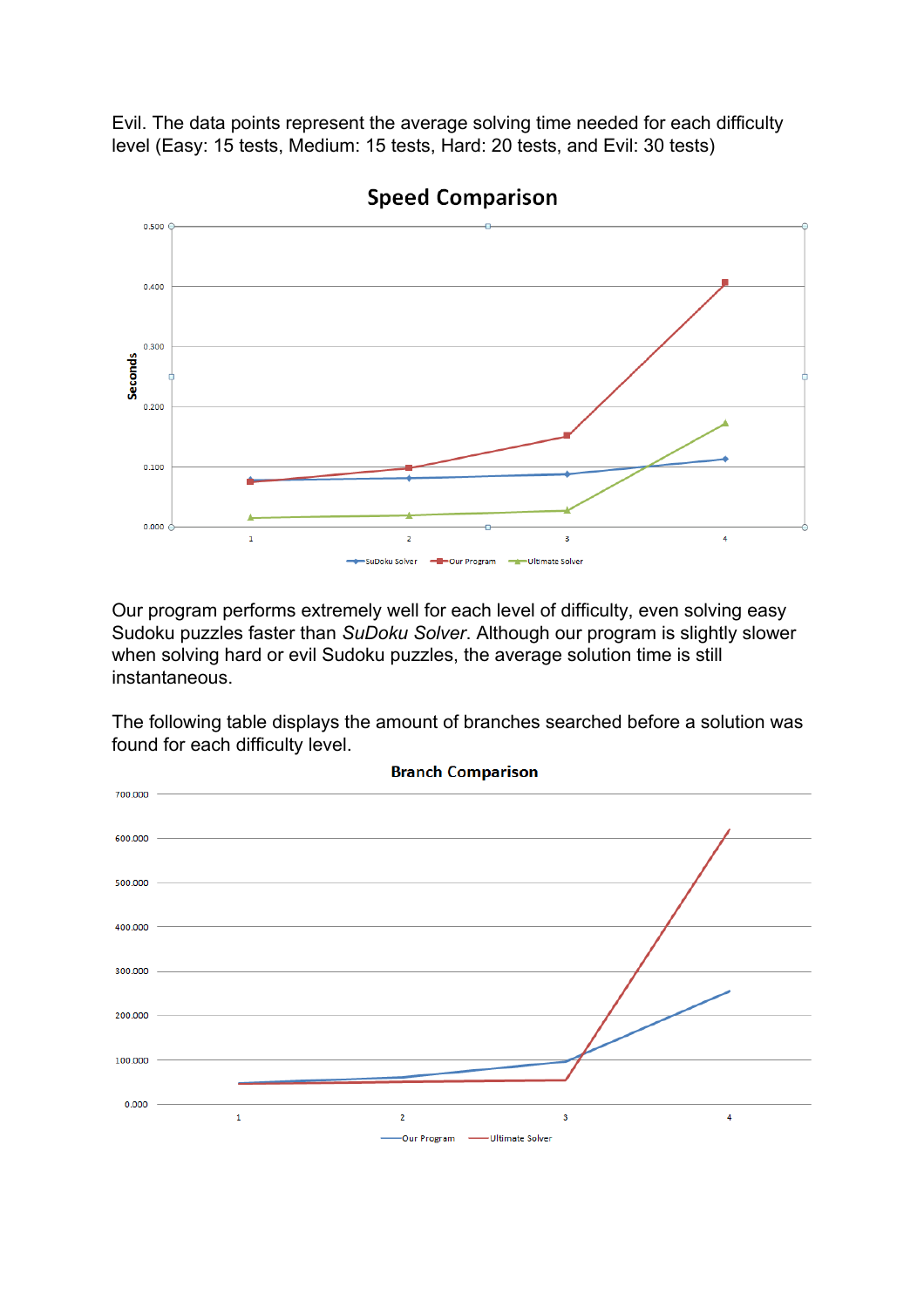The amount of branches needed to find a solution for the easy or medium test cases remains right in line with the *Ultimate Solver* until we reach the the two more difficult test groups. Our program searches an average of 50 more branches before finding a solution for hard test cases, however, our program completely outperforms the *Ultimate Solver* in the evil Sudoku tests. Our program searches 60% less branches than the competition when solving the most difficult Sudoku puzzles available.

For larger Sudoku puzzles such as 16x16, 25x25, and 36x36 the program requires much more time and patience for a solution to be found. Our program takes anywhere between 7 seconds to 1 minute to solve a 16x16 Sudoku with an easy or medium difficulty. The larger and more difficult the grid became increased the solving time greatly (beyond 5 minutes) and therefore was not comparable to any third party program we could find. Although most of our larger Sudoku puzzles were not solved within our predetermined time limit, the success we experienced when solving 9x9 Sudoku puzzles assures us that a correction solution will be found.

## **VII. Separation of tasks**

Matt Crain - Completed the GUI, Solving Algorithm, and helped test generation and solving capabilities. Also researched and wrote about the solving algorithms included in our submitted reports. Collected the rest of the groups information to create a slide show for our midterm and final presentations.

John Cheng - Completed the Generating Algorithm and helped test generation capabilities. Also researched and wrote about the generating algorithms included in our submitted reports and in our slide show presentations.

Rabih Sallman - Completed the evaluation portion of our program. Created test Sudoku files and an excel worksheet to compare our program with third party programs. Also wrote and assembled the submitted reports and contributed to the slide shower presentations.

## **VIII. User Manual for Sudoku Madness**

#### **i) How to compile and execute the program (Windows OS)**

Step 1: Download Sudoku.zip from EEE and save to a directory of your choice. Unzip the contents when the download has finished.

Step 2: Open command prompt by typing cmd in Run (located in the Start Menu for Windows XP) or the Start Menu search bar (Windows Vista/Windows 7). Once the command prompt has displayed, switch the current directory to the location of the program. To switch directory, entering the command **cd** *location*; *location* is the path to the directory containing the source files.

Step 3: Once in the appropriate directory, compile the .java files by entering the command **javac \*.java** and run the compiled program by entering the command **java -Xmx512m TestMain TestMain.java** – the program's GUI will appear momentarily.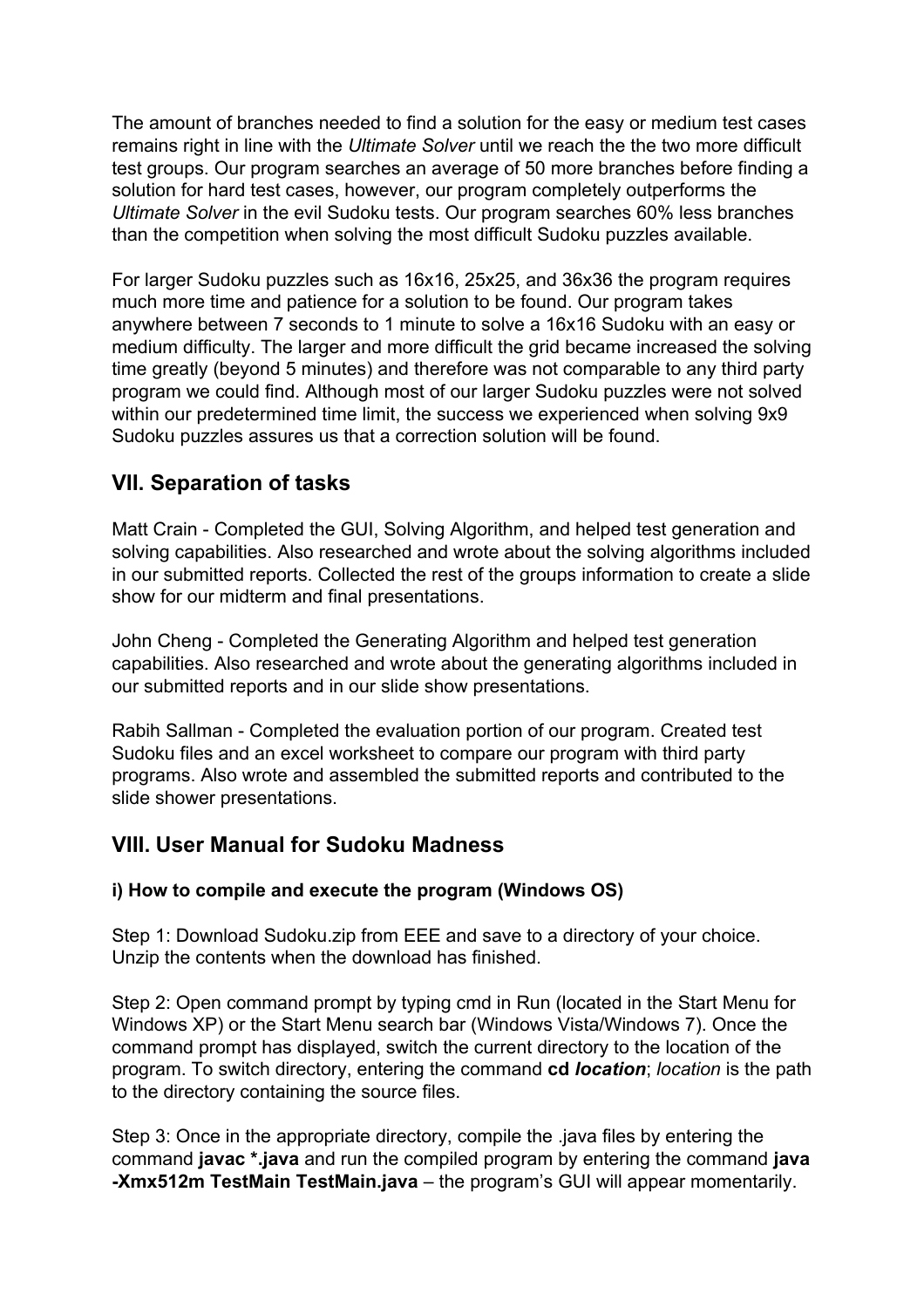\*Xmx512m increases the Java heap space for the very large Sudoku. 512m is a lower bound for large Sudoku. If you want to try anything with the larger puzzles (25x25 or 36x36) I suggest you allocate more memory for it (e.g. 1024m or 2048m if you have it available).

# **ii) How to use the GUI**

#### **Menu Bar**

The following is a short description of each menu located on the menu bar.

| File       | The user may clear the current grid,<br>import a Sudoku puzzle, or export<br>the current puzzle to a text file                                               |
|------------|--------------------------------------------------------------------------------------------------------------------------------------------------------------|
| Solver     | Where the user can select to solve<br>the current Sudoku puzzle.                                                                                             |
| Generation | The user can generate a new game<br>based on difficulty - Solved, Easy,<br>Medium, or Hard. Then can also<br>test to see if the current Sudoku is<br>unique. |
| Generalize | Where the user can select the size<br>of the Sudoku grid $-$ 9x9, 16x16,<br>24x24 or 36x36.                                                                  |
| Testing    | Used to evaluate the program with<br>existing Sudoku files.                                                                                                  |

## **Sudoku Grid**

The GUI will always display the current Sudoku puzzle for a simpler and more efficient user experience.

## **Types of Grids**

Generalized: The GUI will display the grid with the coordinates of each individual box.

Blank: Displayed after the user selects to clear the grid.

Partially Solved: A grid in which some, but not all the values have been placed.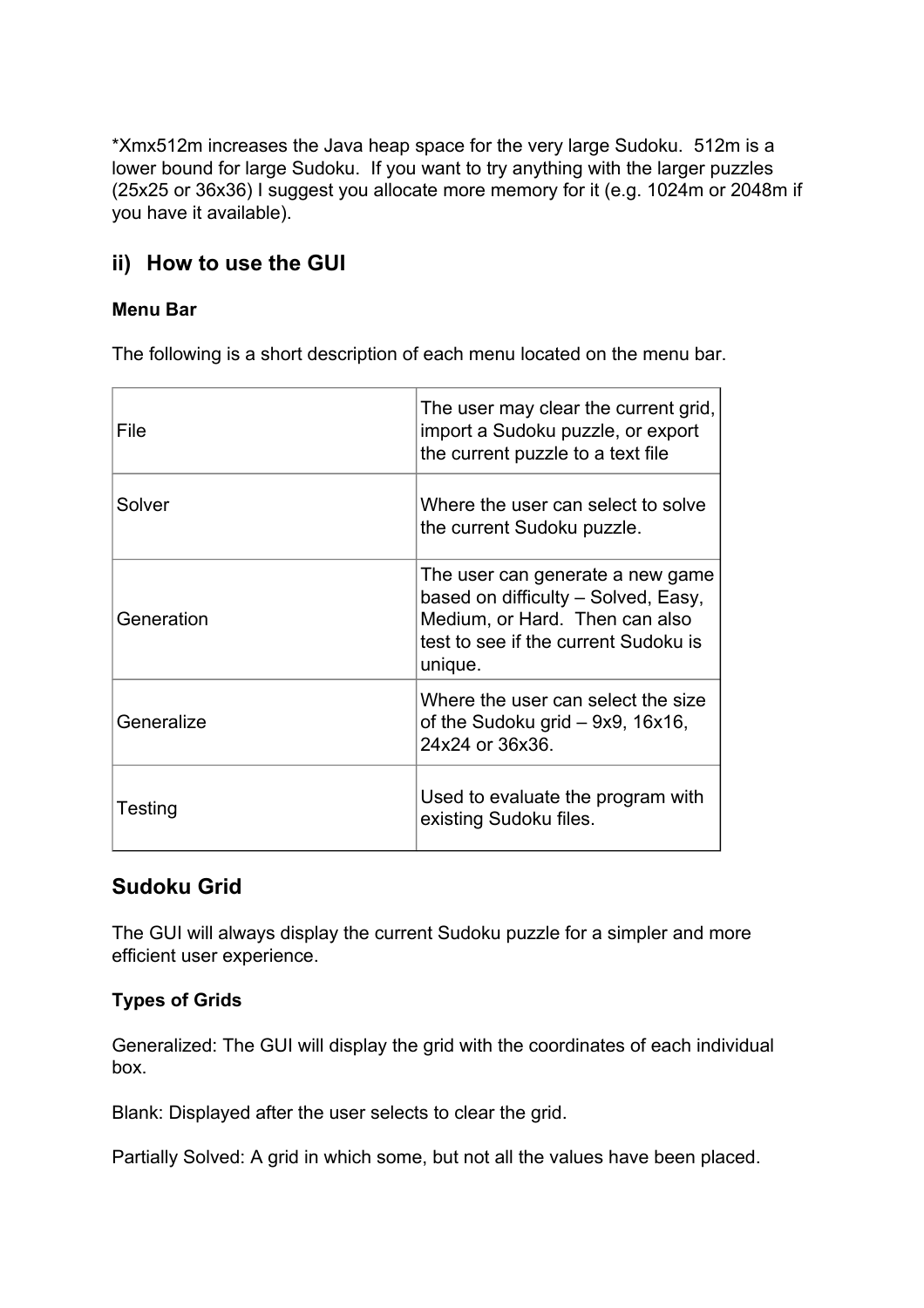Solved Grid: A fully complete grid filled with legal values in each individual box and sub-grids.

#### **How to change values**

The user is allowed to change the value of each individual box by selecting that box and choosing the value from the drop down menu. Any illegal value will appear red and will have to be changed.

#### **Importing Sudoku puzzles**

The user may also import a Sudoku puzzle from the file menu. The .txt file must be in accordance with the formatting rules discussed in the Input/output section.

#### **Exporting the current Sudoku puzzle**

The user may also export (save) the currently displayed Sudoku puzzle from the file menu. The resulting .txt file will be formatted in accordance with the formatting rules discussed in the Input/output section.

#### **Testing**

The testing menu provides a variety of ways to test the program. Almost all of them focus around the test Sudoku files that are provided with the code. These are labeled with their respective difficulties: easy, medium, hard, and evil. When you choose these options you are prompted for two different files. The first file will be the location and name of the file that the test results are saved into. The second file is one of the test files that you will be testing; if you are testing evil then you will browse and find evil1 which should be grouped with all other evil difficulty files. This will tell the program where all the files are located so they can be iterated through.

The only test that doesn't work like this is the super test. The super test will prompt where you want the results to be saved. The program then generates a variety of test Sudoku with different numbers of blanks, starting from 1 up to 70 and it generates 100 test cases for each number of blanks. This means a total of 7000 Sudoku will be generated and solved. This test assumes a 9x9 Sudoku configuration.

## **iii) Program Behavior**

Sudoku Madness can display generating or solving results on the command prompt or can save the information in a text file if running through a test suite. When a Sudoku grid is generated by the program, the number of permutations through the algorithms discussed earlier will be displayed to the user.The program's ability to solve will be judged by its solving time and the number of branches it went through before finding the solution. While a complete solution will be displayed on the GUI in the form of a solved grid, the information displayed on the command prompt can be useful for program evaluation.